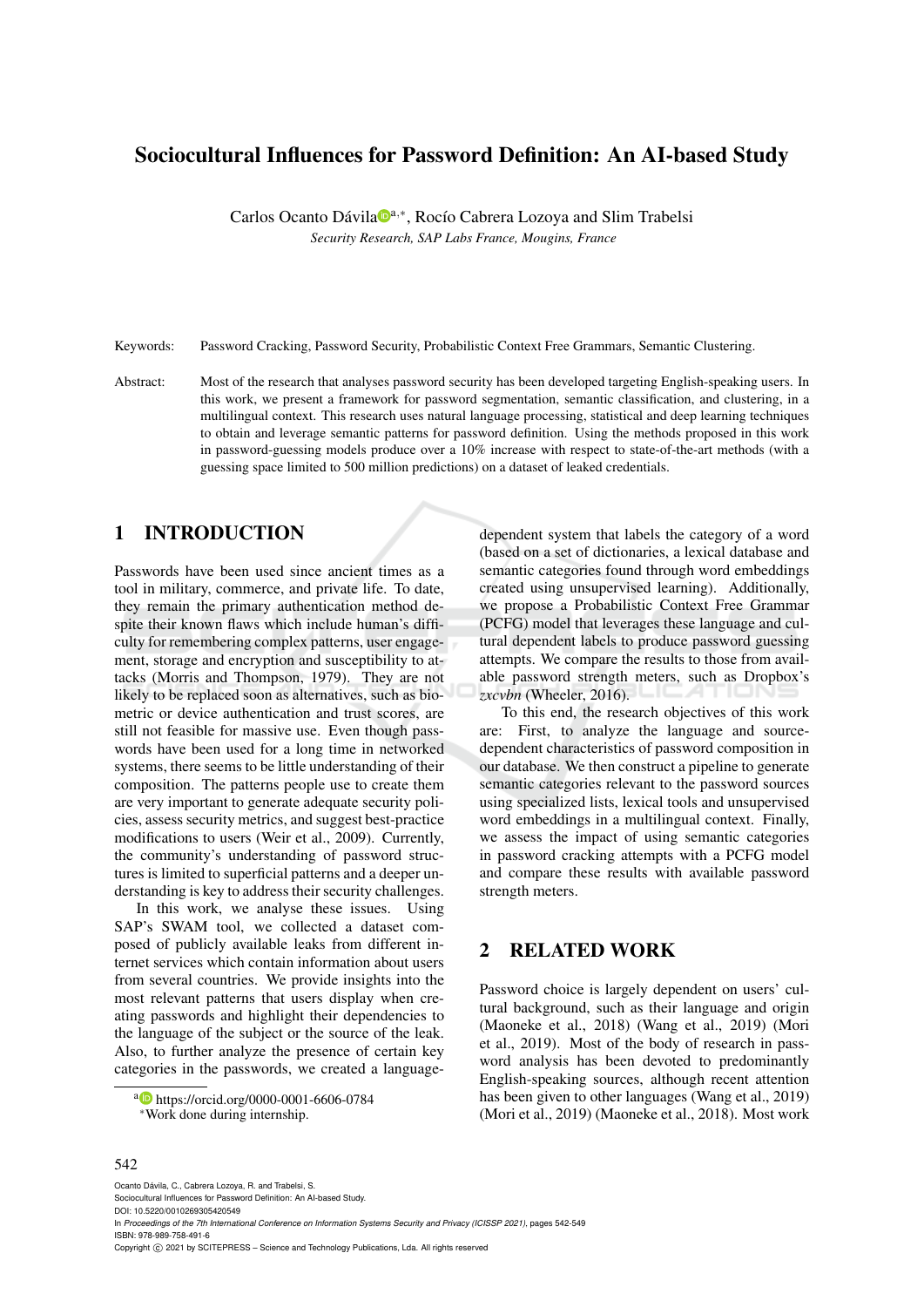in the field focuses on the presence of numeric, alphabetic, or special characters in the passwords but some works have begun to use dictionaries (Wang et al., 2019), or lexical databases (Veras et al., 2014) to generate semantic categories. Still, work remains to be done to generalize these categories to out-ofvocabulary words and to apply these concepts in a multilingual context.

While certain works provide insights into the relationship between password safety and the user's native language (Wang et al., 2019) (Maoneke et al., 2018), there is currently no consensus on how to measure password strength. Most assessments use word entropy or the number letters, digits and symbols but these patterns have proven to be predictable (Golla and Dürmuth, 2018) (Wheeler, 2016) . Other tools, like Dropbox's zxcvb (Wheeler, 2016), provide alternative measurements based on a series of heuristics that simulate the number of tries required to crack a password. It also provides feedback on password alterations to improve its security. Other approaches include using predefined dictionaries, password blacklists, or assessments such as Markov models (Ma et al., 2014) and Probabilistic Context Free Grammars (PCFGs) (Weir et al., 2009). These last two require significant computational resources and are state-ofthe-art methods for password cracking/guessing (we refer to guessing as trawling guessing). Some works involve deep learning techniques which require more training data and are usually less insightful about the patterns that produce weak passwords(Hitaj et al., 2017)(Melicher et al., 2016). Nonetheless, (Hranicky´ et al., 2020) presented an online method for characterlevel vulnerability analysis for passwords, thanks to a data-driven approach based on PCFGs and deep learning. On the other hand, PCFGs provide a framework for targeted attacks (Wang et al., 2016) which signifies a security risk in case of leaked credentials.

In the remainder of this paper, we will describe our contributions to password security assessment by adapting statistical and deep learning methods.

### 3 DATASET

A series of leaked credentials were obtained using SAP's SWAM platform, a cyber threat monitoring tool which collects samples from several sources and serves for security research purposes. We collected over 600.000 samples, coming from 17 unique sources, including: *Amazon, Crunchyroll, Ebay, Facebook, Fornite, Gamming site, Hulu, McDonads, Minecraft, Netflix, Spotify, NordVPN, and Wish.com* Likewise, the dataset contains users from 164 different countries. Nonetheless, most of the data did not have any metadata (e.g. leak source, user information). We infer the language of the password either through metadata provided in the leak (e.g. country of origin of the account) or through the suffix of the email linked to the account. We exclude emails with suffixes like ".com", ".net", or ".edu". We focus our study in three main European languages (English, French and Portuguese), which amount to 120.000 samples and we contrast the password characteristics depending on their origin.

Given that these leaks contain personal information about the users, for security and ethical reasons, this dataset cannot be made publicly available for the moment.

# 4 SEMANTIC CATEGORY GENERATION

In this work, we exploit semantic structures in passwords to aid cracking systems generate better guesses. In this section, we present the different techniques we used to obtain insights of the main passwords patterns chosen by users. We start by introducing password base structures obtained by statistical analysis. We then present a series of created and mined specialized lists that were deemed relevant for this problem. Next, we explore the use of traditional NLP tools, such as lexical dictionaries, and more recent techniques, such as word embeddings. It should be noted that these processes are language dependent; one needs to have a prior of what distribution to use, which we have obtained from the dataset's metadata.

#### 4.1 Password Base Structures

Most of the related works in literature find words in passwords using a naïve strategy in which the vocabulary of the text is found by separating the letters, digits and special characters, e.g. "charles.1994" would have "L6 S1 D4" as base structures. Next, the letter sequence, interpreted as a word, is compared to a predefined dictionary. However, this approach is unable to properly account for multiple words in a sequence, e.g. "goodpassword.1994". We propose a method to optimize the segmentation of a password by including into our vocabulary all the words inside the letter strings in a password.

In the context of password cracking, (Veras et al., 2014) use a set of English corpora as the ground-truth of the language word distribution to then optimize the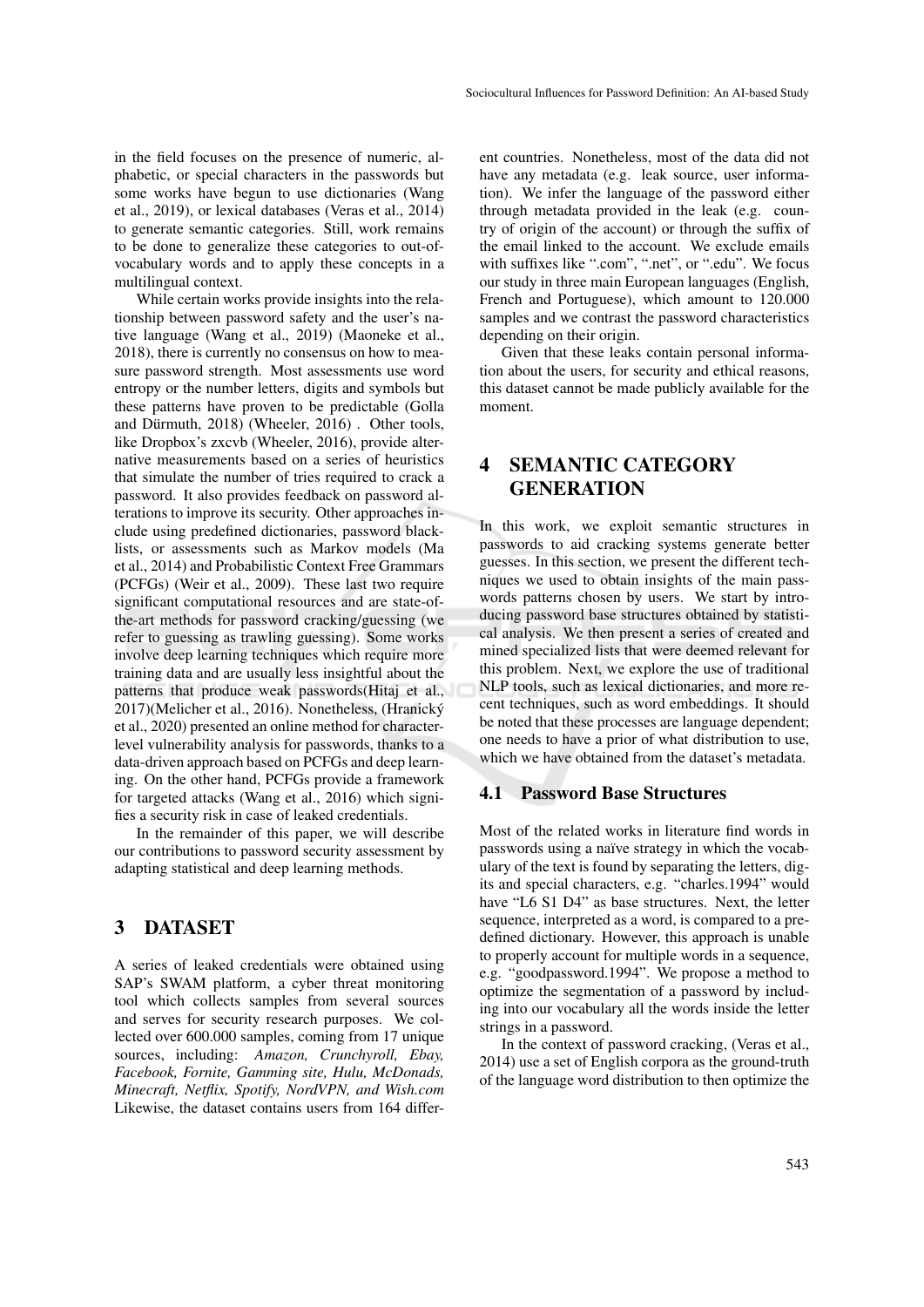coverage of the n-grams<sup>1</sup>, according to its frequency information. We follow a similar approach in a multilanguage context, selecting the n-grams that maximizes the likelihood of the partition, taking as groundtruth the Zipf's law distribution of a given language.

Zipf's law (Zipf, 1949) is an empirical formulation which uses a power law distribution to model the rank of a word in a language. This law implies that the most frequent word in language will appear roughly twice more than the second most common, and trice the third most common, until a given threshold in which the law breaks for uncommon words (given that the harmonic series diverges). The frequency of a word is inversely proportional to its statistical rank *r*:

$$
P = \frac{1}{r \cdot ln(1.78R)}\tag{1}
$$

Where *r* is the rank of a word, and *R* the size of the vocabulary. It is largely agreed this is a good empirical approximation for languages (Yu et al., 2018) (Thurner et al., 2014). In our approach, we use it to model the best partition of a given text. We use the data from the Python library *word f req* (Speer et al., 2018) as ground-truth on our experiments. This multilingual corpus contains data from sources such as Wikipedia, Twitter, Books, and Movies, which seem to provide a good basis to model the true distribution of a language. We perform analysis in the languages with the largest number of samples in our data and *word f req*.

Assuming that the words are independently distributed, and modeling the language with a Zipf's Law before optimizing the segmentation of the words, we develop an algorithm to obtain a more complete representation of vocabulary in the dataset. First, we separate the string into basic base structures (letters, symbols, and digits). In each of the alphabetic sections, we apply a dynamic programming algorithm that outputs the best partition of the array, according to the Zipf distribution of that array. The most likely sentence is the one that maximizes the product of the probabilities of each candidate word, after evaluating all the possible partitions. We base our method on (Generic Human, 2012), where the logarithm of the inverse of the probabilities is minimized. There can be some ambiguity in the segmentation, which will favor the most common words. The independence assumption limits the capacity of the algorithm to model languages in a more general manner, but it is an approximation that correctly enriches our vocabulary.

This approach is generalizable to multiple languages, which enables us to analyze sources that previous studies have not explored. In the examples of Table 1, the segmentation for a relatively long "password" with multiple words, in different languages, can be properly split into its most likely components, if one has the right prior language.

#### 4.2 Specialized Lists

Like (Veras et al., 2014) we use a set of specialized lists in order to classify some of the words in our corpus. We extend some of the categories they use, for a more extensive categorization, using a multilingual approach. We collect a comprehensive set of lists specific for each language in our corpus (English, French, Portuguese) either through governmental sources, interest-specific online sources or through the authors' personal experience. In our experiments, the words detected after the segmentation step are first fed to a program that detects Keyboard walks (e.g. qwerty, azerty, asdfg), long sequence of repeating ngrams (e.g. lalala, qqqq, asdasd) and specific numeric constructions (e.g. date formats with years in the 1900-2100 range). If the words are not part of these categories, they are labelled using the mentioned set of specialized lists. Some of the collections we used include language-specific stop words from Python's *NLTK*. Because proper names seem to be a recurring source of inspiration for passwords, we include lists with names and terms that could stem from personal relationships (most common given names for males, females and pets) as well as affectionate or love terms (e.g. love, honey, etc), nouns associated to a person (e.g. man, woman, boy, friend, pal) and noble ranks and titles (e.g. lord, queen or knight), all in a multilingual context. We cover pop and media culture with lists including the most popular sports, athletes (active and retired), sports teams and celebrities in social media platforms. We also used the 250 most popular movies of all time according to IMDB and a list of superheroes, anime and video games. Finally, a list of religious and profanity terms as well as a list with regional information (i.e. names of countries, continents and cities with over 200.000 inhabitants) was included. In total, we collect over 17.000 distinct base structures in our dataset.

Nevertheless, this approach has a limited reach, as gathering a set of lists to label all the words in the corpus is unfeasible. Indeed, between 20 and 30% of the vocabulary is composed of alphabetic strings with an undefined category. In the following section, we describe how we use lexical dictionaries and un-

 $1$ N-grams are subdivisions of size N in a text, with N being the number of characters in the section. For instance, the N-grams of the word "Password", with N=4, are: "pass", "assw", "sswo", "swor", "word"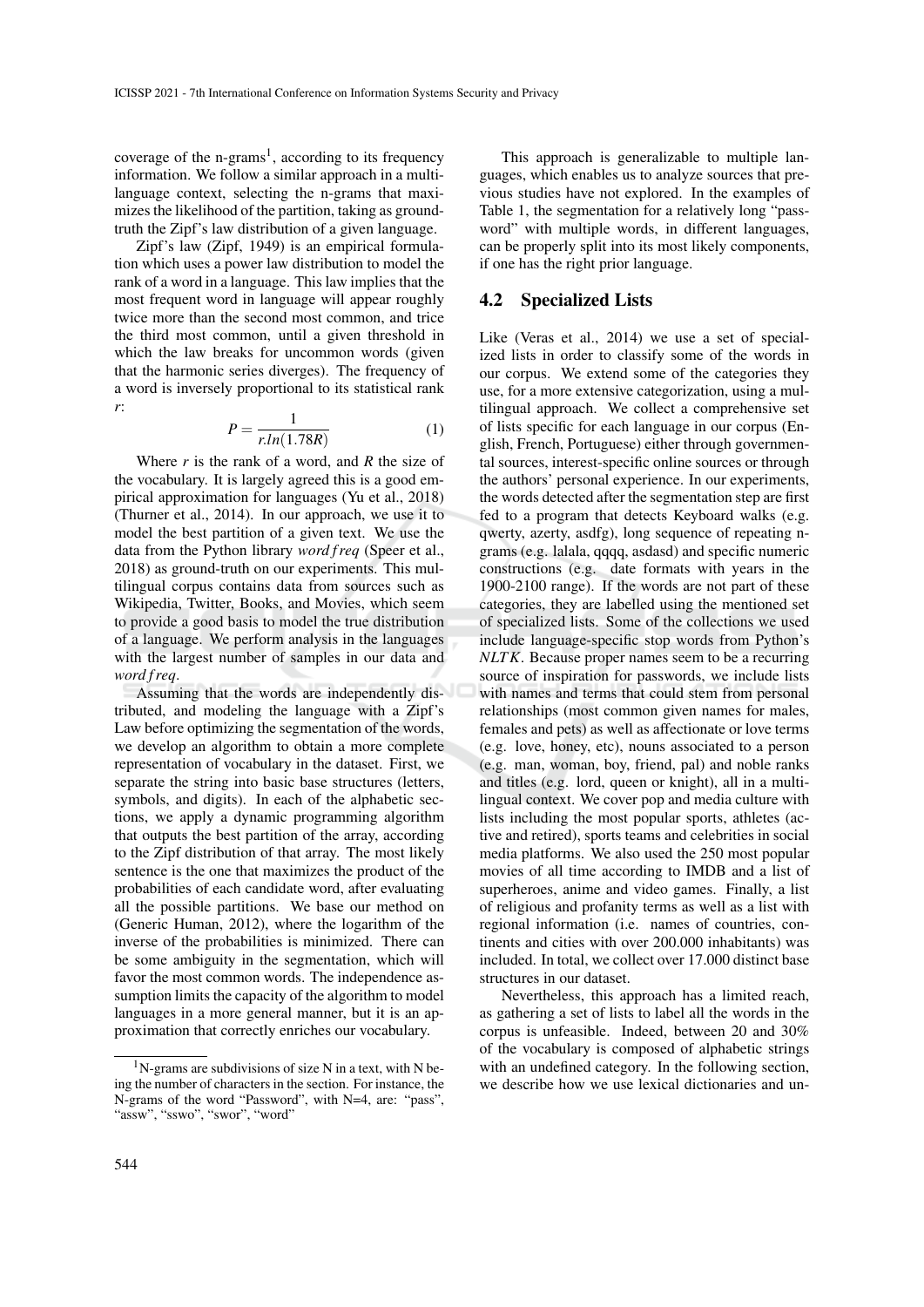|  |  | Table 1: Example segmentations found on different languages. |
|--|--|--------------------------------------------------------------|
|--|--|--------------------------------------------------------------|

|    | Input Password                                     | <b>Resulting Segmentation</b>                        | Cost  |
|----|----------------------------------------------------|------------------------------------------------------|-------|
| EΝ | Longersentencescanbestudiedtoo                     | Longer sentences can be studied too                  | 49.42 |
| FR | Desphrases plus longues peuventaus siètre étudiées | Des phrases plus longues peuvent aussi être étudiées | 65.58 |
| PT | Frasesmaislongastambempodemserestudadas            | Frases mais longas tambem podem ser estudadas        | 64.84 |

supervised NLP techniques to address the remaining corpus.

### 4.3 Lexical Dictionaries

Wordnet is a lexical dictionary originally developed by Princeton (Princeton University, 2010) which ties together word's concepts in a graph representation. This tool labels words' meaning under structures called synsets. Synsets are organized into four classes: verb, adverb, adjective and noun. Then, the structure of the words would be composed by a name, a type and a number, therefore having a structure such as dog.n.01, for the synset corresponding to the first sense of dog used as a noun. Wordnet groups words from the same category (e.g. car, automobile, auto and autocar) and in a hierarchical structure (i.e. from general to specific concepts). Synsets higher in the hierarchy with respect to a word are called hypernyms, while hyponyms are the synsets located at a lower point in the hierarchy. For instance, the synset dog.n.01 can have the following hierarchical path: *entity.n.01, physical entity.n.01, object.n.01 ,whole.n.02 ,living thing.n.01, organism.n.01 ,animal.n.01, chordate.n.01, vertebrate.n.01, mammal.n.01, placental.n.01, carnivore.n.01 ,canine.n.02, dog.n.01*

Some studies, like (Veras et al., 2014), have used Part-of-Speech tagging (POS-tagging) techniques to disambiguate the syntactical purpose of the word. Nonetheless, we found that POS taggers for the different languages often led to unreliable results. Therefore, we do a semantic classification for Wordnet by taking the most common synset of a word without specifying its POS type.

Following the idea used to develop the specialized lists in the previous section, we aim to create semantic categories for the labeled words using WordNet. Nonetheless, it is not trivial to find a representation for a word that is not too general or specific. The authors of (Veras et al., 2014), developed a tree-cut model for the synsets found for the English language. Nonetheless, upon manual inspection, we observed that their resulting synsets were not generalizable enough to be considered as semantic categories in the context of this work. We instead perform a clustering of the words found using Wordnet. We propose to use the Wu-Palmer (WUP) similarity metric between the found synsets in Wordnet. The WUP is a normalized metric determined by the depth of two synsets in the

graph, and the depth of their most specific ancestor node (Least Common Subsemer). To create the feature space expressing the synset relations present in Wordnet, we compute the WUP similarity for every combination of synset in the corpus. This results in a *nxn* similarity matrix that represents the semantical relations of the words found in WordNet.

#### 4.4 Word Embeddings

Fasttext (Bojanowski et al., 2016) is a framework to represent word embeddings as an aggregation of their n-gram level embeddings instead of computing them from the words itself. Fasttext has pre-trained models are available online in different languages, including English, French, and Portuguese. We also explore the relevance of Bert, a state-of-the-art language model developed by Google (Devlin et al., 2018). In contrast with Fasttext, Bert uses context-dependent embeddings. This means that the vector of a word would be different based on its context, whereas models such as Fasttext obtain static word embeddings; their vector representation will be unique, and contextindependent. The use of context-dependent representations can be a great tool to get a richer understanding of the function of a word in a text as language can be ambiguous. For the English language, we make use of the pre-trained, large version of the model, uncased with whole word masking. For the French language, we use the model developed by Inria and Facebook called Camembert (Martin et al., 2020).

### 4.5 Semantic Categories from Lexical Dictionaries and Word Embeddings

Figure 1 shows the two-dimensional projection after using T-SNE manifold reduction on the word feature spaces obtained from the embedding models (Fasttext and Bert) and the WUP similarity between synsets. Clusters obtained from the lexical similarity feature space (from Wordnet) appear to have larger intracluster similarity and inter-cluster separation, with less overlap and noise.

When using a hierarchical clustering model optimized for the Silhouette coefficient (Rousseeuw, 1987) and the Calinski Harabasz (CH) (Caliński and JA, 1974) index metrics (both specific to the unsupervised learning context), we obtain the results in Table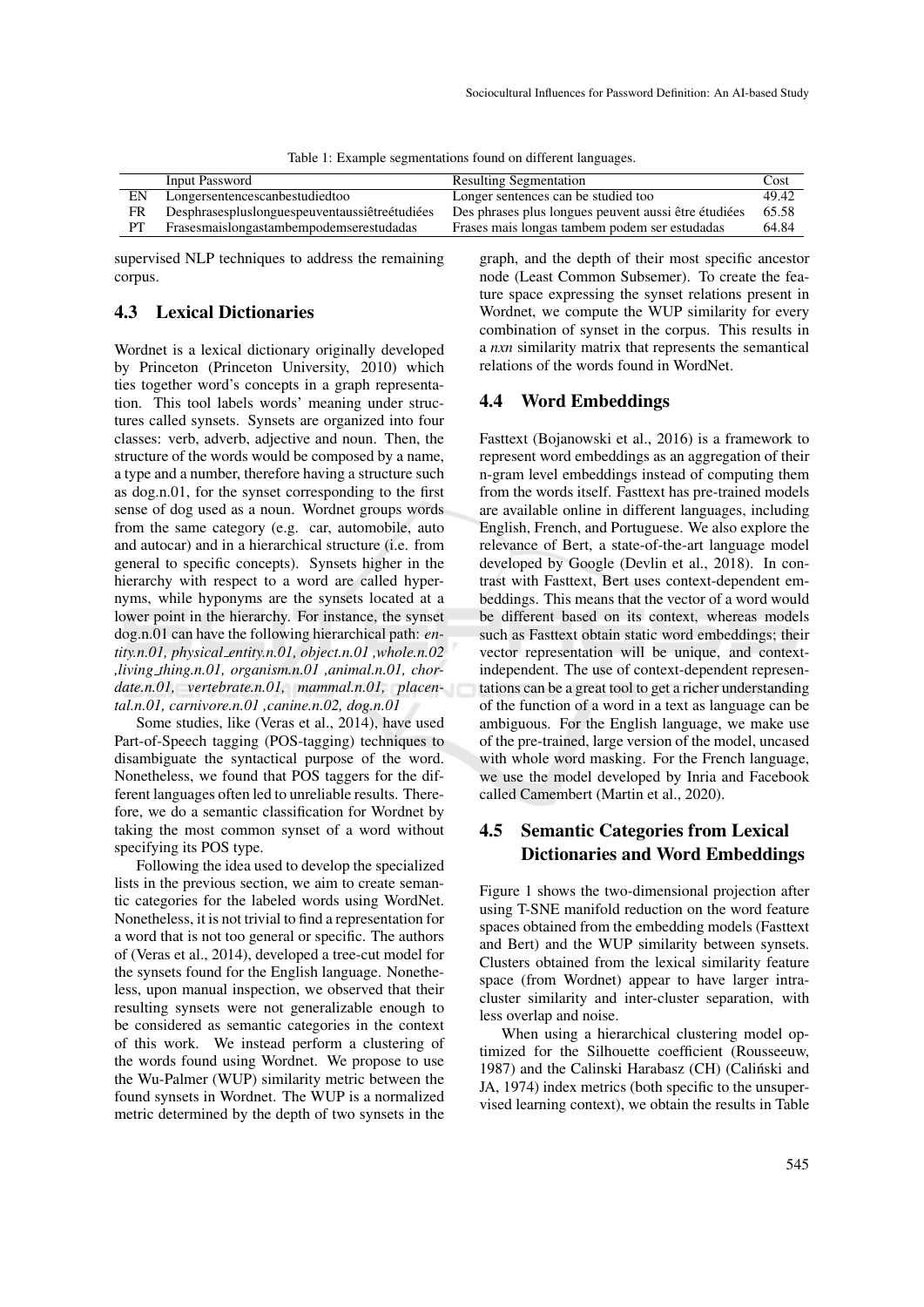

Figure 1: 2-dimensional T-SNE of the Bert, WordNet and Fasttext feature spaces.

Table 2: Metrics for the found clusters of each feature space.

|                   | $#$ of   | Silhouette | CН      |
|-------------------|----------|------------|---------|
|                   | Clusters | Score      | Index   |
| <b>English</b>    |          |            |         |
| WordNet           | 15       | 0.34       | 4585.77 |
| <b>FastText</b>   | 10       | $-0.04$    | 161.84  |
| <b>Bert</b>       | 9        | 0.04       | 299.35  |
| French            |          |            |         |
| WordNet           | 18       | 0.37       | 2245.03 |
| <b>FastText</b>   | 10       | $-0.05$    | 75.24   |
| Camembert         | 11       | $-0.02$    | 121.49  |
| <b>Portuguese</b> |          |            |         |
| WordNet           | 18       | 0.41       | 1703.94 |
| <b>FastText</b>   | 11       | $-0.07$    | 51.72   |

2. Here it is clear that the quality of the clusters seems to be superior in the WordNet space.

Nonetheless, WordNet's drawback is its relatively low coverage for the vocabulary in the dataset. The vocabulary covered by WordNet on the unlabeled data was of 62.19% for English, 51.53% in Portuguese, and 49.79% in French. This poses additional challenges, as the rest of the vocabulary must be labeled in a naïve manner. To account for this limitation, we grouped together strings based on their length to address this issue.

From a more empirical point of view, we observe that the categories obtained using the WordNet space are more likely to be grouped in semantically similar categories. Examples of the clusters found in French include: *animals* (viper, ape, chat, poussin, chien,...), *substances* (whisky, sand, vodka, fur,. . . ) and *regions* (Togo, Cracovie, Acadie, Versailles, . . . ).

Clusters found using Fasttext and Bert embeddings appear to follow morphological similarities by clustering abbreviations, words in foreign languages, and small affectionate terms: *affectionate nouns* (lolo, coucou, titi, juju, vero, fifi, nath, jojo, caro, zouzou,. . . ), *abbreviations/slang* (ouch, lol, janv, nov, tte, km, jr. . . ), *words in foreign language- English* (Cat, One, Top, Fire, Big, Red, Did, And, Funny, Killer,. . . ), *words in foreign language- Germanic* (der, das sie, wie, wenn, wij, vor, von, ook,. . . )

In the following section we will assess the influence of these clusters, along with the previously constructed specialized lists, for password security.

# 5 ASSESSING PASSWORD **SECURITY**

Inspired by (Weir et al., 2009), we use a Probabilistic Context Free Grammar (PCFG) model to learn the syntactic and semantic characteristics of a password vocabulary exploiting the previously defined semantic categories. Intuitively, the use of semantic categories reduces the search space the guesser needs to explore to find the most probable passwords. PCFGs produce competitive results while using a relatively small number of samples and have shown to benefit from semantic categories. These properties are not found in similar deep learning models, which motivates the use of this statistical learning method. A generic PCFG is be composed of:

- A set of terminals ∑ formed by the vocabulary of the Corpus:  $\Sigma = w_1, w_2, ..., w_\nu$
- A set of non-terminals, or variables *V*, which are the syntactic categories of the grammar.
- A star symbol  $N_1$
- A set of rules,  $N_i \rightarrow \zeta_j$ , where  $\zeta_j$  is a sequence of terminals or non-terminals. And follows:  $\sum_i P(N_i \rightarrow \zeta_i) = 1, \forall i$

In the context of password security, a PCFG first splits the elements in a string into similar groups. For instance, under the first implementation of this method (Weir et al., 2009) the password "seville!1994" will be divided into the letter segment *L* "seville" of length 7, a symbol segment *D* "!" of length 1, and a digit segment *D* "1994" of length 4. Providing the base structure  $\zeta_i = L_7, S_1, D_4$ , which will have a probability:

$$
P(\zeta_i) = \frac{Occureness \ of \ \zeta_i}{Occureness \ of \ all \ base \ structures \ \zeta_n} \quad (2)
$$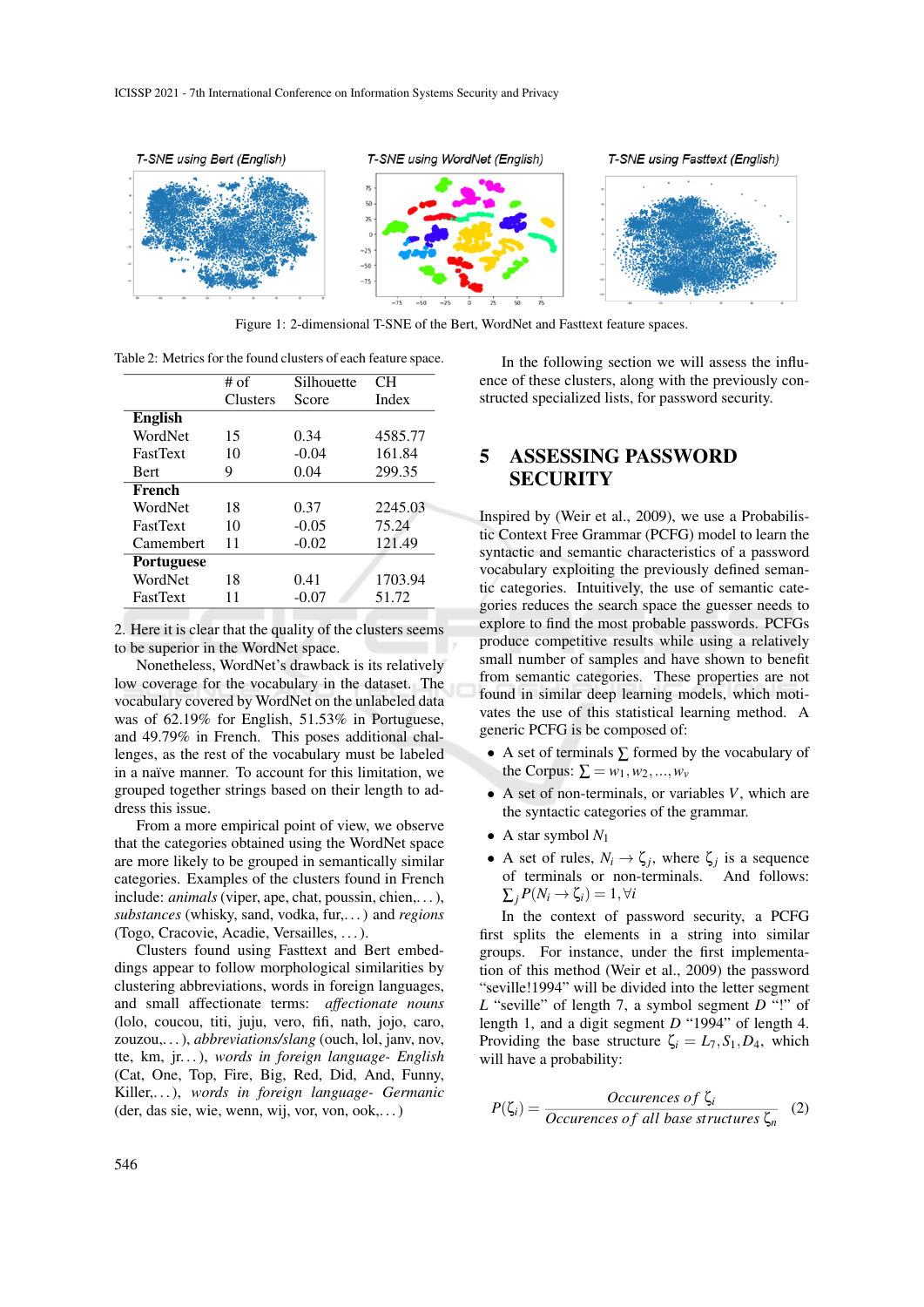Then the probability of a guess will be equal to the product of the production (non-terminal base structures and terminals). Thus, for this example the probability of "seville!1994", which we will denote as  $P(\zeta_a)$  is:

$$
P(\zeta_a) = P(\zeta_i)P(w_{L_x})P(w_{S_y})P(w_{D_z})
$$
 (3)

 $P(\zeta_a) = P(L_7, S_1, D_4)P(L_7 \to "seville")P(S_1 \to "!)^p(D_4 \to "1994")$ (4)

 $W$ ith  $(w_{L_x}) ∪ (w_{S_y}) ∪ (w_{D_z}) = \zeta_i$ 

In our approach, instead of assuming the naïve letter, symbol and digit, we use the semantic categories obtained with specialized lists and with unsupervised learning methods, as we described in the previous section. These classes served to build the base structures and compute the terminal probabilities. Moreover, there were some practical considerations and assumptions we considered, some proper of the model, others designed.

Individual Transitions Do Not Impact Each Other. By using a PCFG, one assumes the probabilities in the base structures are independent. In reality, there can be dependencies between the terminals, but this simplification has proven to be effective while keeping the complexity of the model and the computational ressources necessary low.

The Transitions of the Grammar Are Nonambiguous. Every terminal value will be associated with only one rule. Sometimes repeated guessed are produced because of different evaluations of the two base structures might coincide in its final string. Nonetheless, this accounts for less of 0.5% of the total in our experiments.

Recursion Is Not Allowed. The graph will follow a hierarchical structure with no jumps back (which are allowed in PCFGs). For instance,  $rule_a \rightarrow$  $rule_b; rule_b \rightarrow rule_a$  is not allowed.

Rules Are Expressed in Lowercase. Naïve implementations of PCFG interpret "Cat", "cat", and "CAT" as different terminals. We group terminal values according to their lower-case version as mangling rules can be trivially added in later stages (Veras et al., 2014).

In order to keep the number of guesses (as well as computational times and memory resources) to a minimum, we opted for an algorithm that parses the generated tree using an efficient strategy, as opposed to producing all possible combinations in each base structure. To generate guesses, we replicate the "next" algorithm developed by Weir (Weir et al., 2009). It uses priority queues to progressively add candidate guesses and achieves the goals of avoiding duplicates by parsing the tree once, generating parses in probability order, and minimizing time and memory re-

Table 3: Percentage of the passwords guessed by the models.

| <b>PCFG</b>              | English | French   | Portuguese |
|--------------------------|---------|----------|------------|
| <b>Fasttext-clusters</b> | 48.47%  | 41.07%   | 43.29%     |
| Wordnet-clusters         | 48.14%  | 39.85%   | 43.07%     |
| Bert-based               | 45.53%  | $4097\%$ |            |

quirements. This results in lopsided trees that avoid duplicate nodes.

Despite these optimizations, the process is very resource-intensive: using PCFGs to generate 500 million guesses requires around 30 hours of computations, outputs a guessing file of 5 GBs, and requires to have in memory an increasingly large priority queue (approximately 60 million samples). Further alternatives to optimize this algorithm (e.g. implementing it in a low-level programming language) are out of the scope of this work.

### 6 RESULTS AND DISCUSSION

We use the categories found in the previous section as non-terminal rules of the model to evaluate their impact and compare it to the naïve implementation of PCFG (taking only character level information about the passwords), and Weir's publicly available tool (an improved version of his original PCFG proposal) (Weir, 2017). Moreover, we conduct these experiments on the English, Portuguese, and French sources we labeled using WordNet, Fasttext, and Bert-like models. We perform a stratified train-test split of 80- 20% by selecting for testing, similarly ranked passwords than in the training set.

In Table 3, the performance of the models trained by our method can be observed. It is seen how most of the models have a guessing rate of over 40% of the test data. Table 4 summarizes the improvements found for the Fasttext Embeddings models, which is common across the worked languages, where it is clear that our proposed semantic categories found using specialized lists and unsupervised learning represent an improvement over other comparable methods.

The available data for English was roughly twice that of French and Portuguese, which is partially responsible for the higher performances achieved. Nonetheless, it is remarkable that the multilingual pipeline to address the different semantic categories have produced a valid PCFG model, that outperforms Weir's tool, and classic PCFGs.

In Figure 2, we can observe how the different models behave in time, for the English language. Portuguese and French have similar behaviors. At the point of the final evaluation (500 million guesses),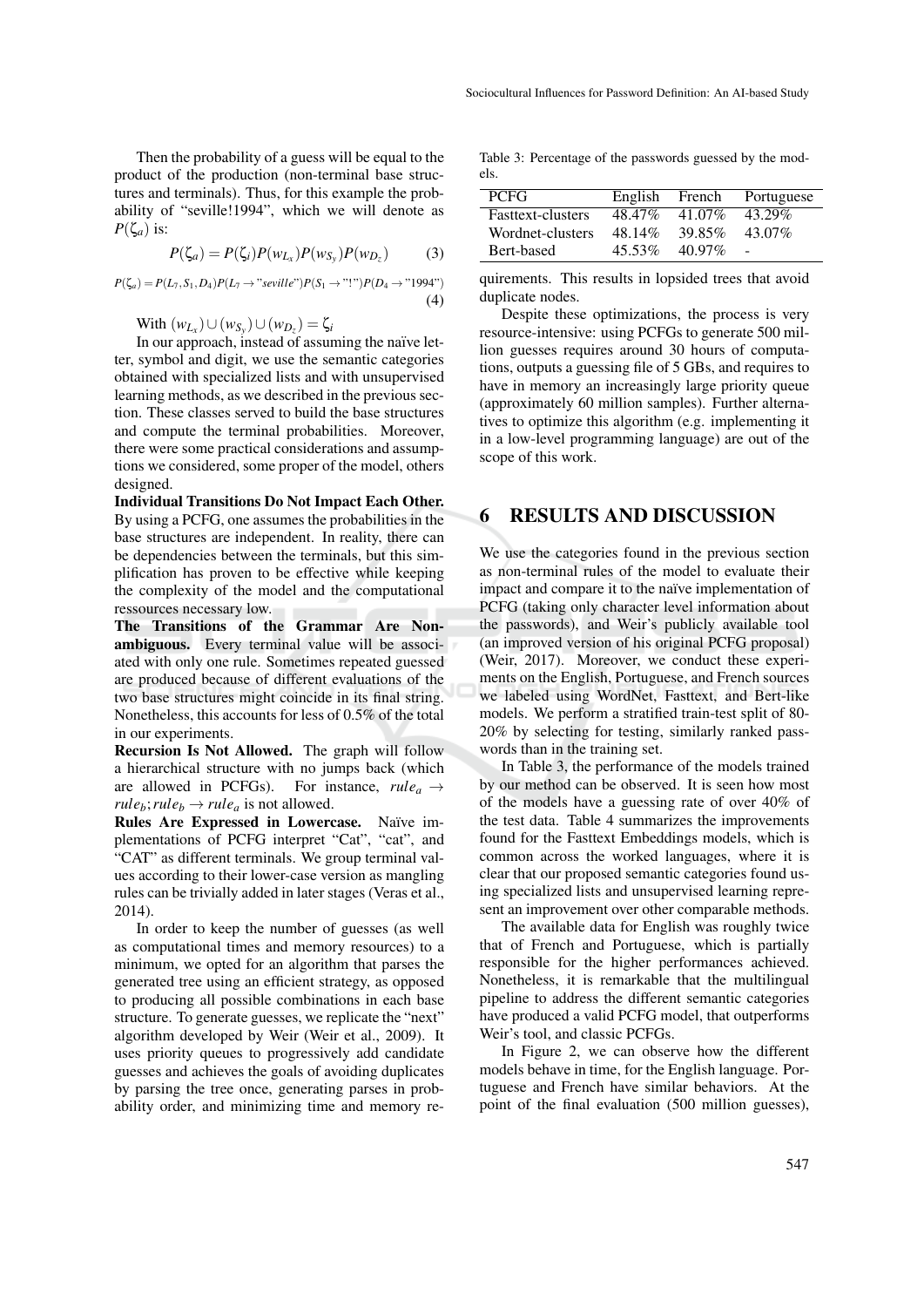Table 4: Summary of the Improvements of the Fasttext PCFG over the other tested tools.

| Language   | Model         | Improvement $(\%)$ |
|------------|---------------|--------------------|
| English    | original PCFG | 34.03              |
| English    | Weir's tool   | 10.53              |
| French     | original PCFG | 30.08              |
| French     | Weir's tool   | 2.3                |
| Portuguese | original PCFG | 71.49              |
| Portuguese | Weir's tool   | 10.11              |



Figure 2: Performance of the tested models for the English language.

the proposed models do not seem to reach the saturation point. Nonetheless, continuing with the guesses until a higher dimensional space was not possible due to time and memory constraints. It can also be seen in Figure 2 how the use of simple synsets as semantic categories produce results that also outperform the other PCFG tools. Grouping these clusters into optimized semantic categories proves to be beneficial for the overall performance of the model. However, the simpler PCFG version has a performance comparable to those of the semantic guesser, up to 1.000.000 guesses. This could indicate their validity for a quicker, less resource-intensive cracking session, where the hacker is satisfied with a lower guessing accuracy.

It is interesting to compare these findings with Dropbox's *zxcvbn* tool for measuring password strength. We found that the tool was "pessimistic", as it indicated that the number of guesses that it would take a model to guess a password was inferior to what we found in our experiments. The number of times it overestimated the strength of the password was smaller than the number of times that it underestimated it. Excluding the passwords that were not guessed by our model, we found that the number of attempts required to crack a password was smaller 37.48% for English, 18.84% for French, and 30.05% for Portuguese. These assessments might be more accurate under a context where there is more vocabulary to learn from. In Table 5, it can be observed that the number of tries required by our algorithm and Drop-

Table 5: Correlation between the log10 of the required guesses for the passwords in French, English and Portuguese, and the log10 estimated by Dropbox's zxcvbn tool.

| Model      | English | French | Portuguese |
|------------|---------|--------|------------|
| Fasttext   | 0.68    | 0.48   | 0.22       |
| WordNet    | 0.67    | 0.46   | 0.22       |
| Weir       | 0.57    | 0.32   | 0.3        |
| Naive PCFG | 0.66    | 06     | 0.49       |

box's tool are correlated.

### 7 CONCLUSIONS

We performed an empirical analysis over a set of different languages and sources that helps characterize passwords. We analyzed some of the main structural and semantic patterns proper of the origin of the leak. Factors such as user language and interests, as implied from the sources of the leaks (e.g. gaming or anime sites), influence the choice of passwords. In our experiments, we reaffirm the remarks in (Veras et al., 2014) that the usage of semantic categories improves password guessing algorithms.

We successfully propose a new method for semantic classification in different languages that provide insights into the intricacies of password composition, while highlighting some of the challenges of obtaining these categories. We extend PCFG structures to include syntactical and semantical categories not used before (like pop culture semantical categories) as well as structures derived from lexical tools (Wordnet) and unsupervised NLP techniques resulting in word embeddings. Our new method for password cracking outperforms existing architectures and could serve researchers and forensic experts by using it for proactive password checking and password strength estimation. Nonetheless, we would suggest training these models on a bigger dataset to leverage the extended vocabulary for a more precise assessment of the security of a password.

We show that with our architecture, we can leverage a relatively small number of samples to outperform other comparable tools. Moreover, the quality of the feature space using the Silhouette score and the Calinski Harabasz Index, seem to be outperformed by the fact that vocabulary can be fully exploited in a feature space. This could explain the difference in performance between the WordNet and the embeddings feature space. Even though, WordNet and the WUP metric output a space of characteristics that is more suitable for clustering, it does not account for all the words in the vocabulary, which probably accounts for the decline in performance (one has to